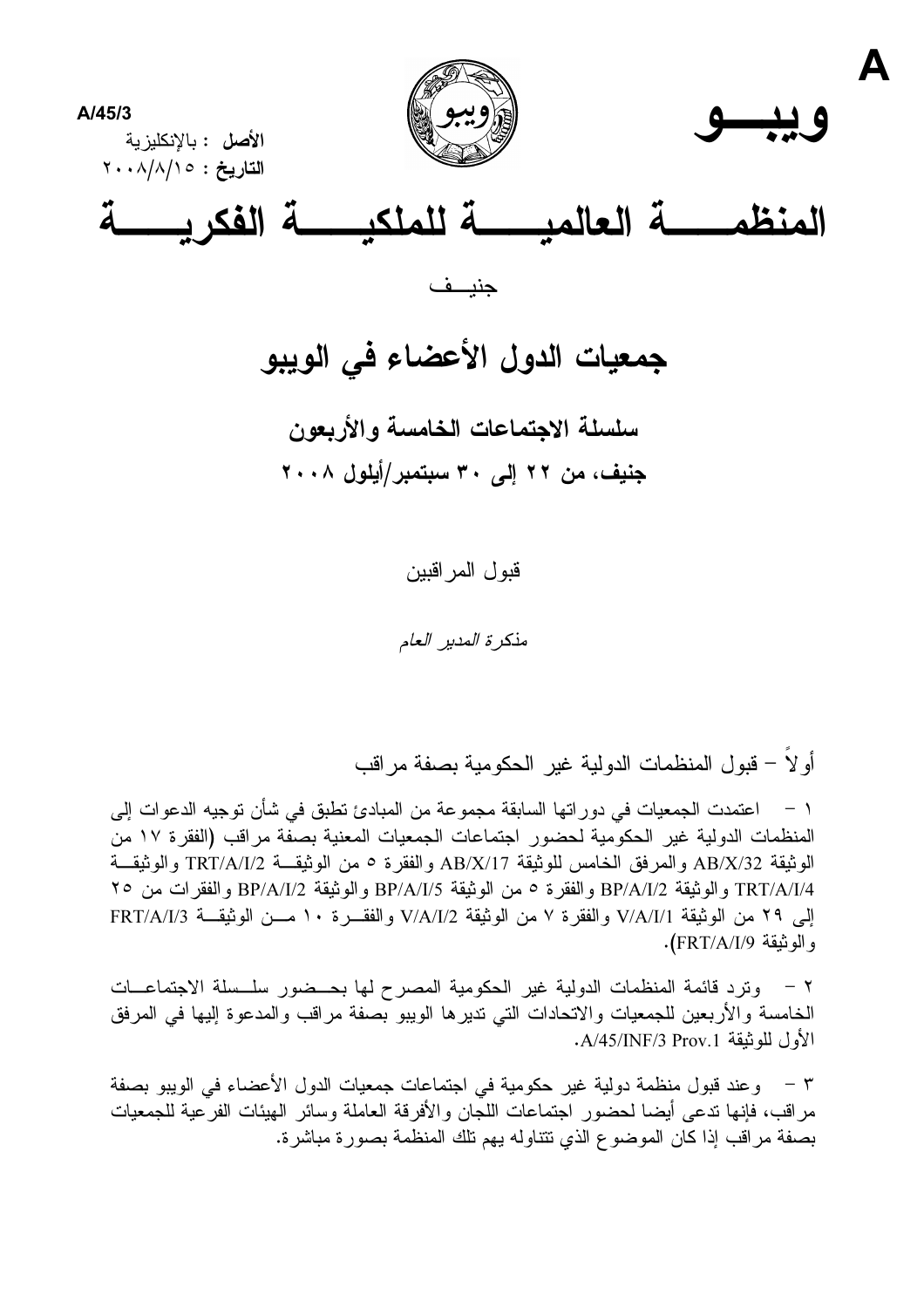٤ – ومنذ انعقاد سلسلة الاجتماعات الثالثة والأربعين للجمعيات في الفترة من ٢٤ سبتمبر/أيلول إلى ۳ أكتوبر/تشرين الأول ٢٠٠٧ التي صدرت خلالها آخر قرارات بقبول منظمات دولية غير حكوميـــة في اجتماعات بعض جمعيات الدول الأعضاء في الويبو بصفة مراقب (الفقرات من ١ إلـــي ٦ مـــن الوثيقة A/43/9 والفقرة ٣٤٩ من الوثيقة A/43/16)، تلقى المدير العام الطلبات والمعلومات اللازمــــة من كل منظمة من المنظمات الدولية غير الحكومية التالية أسماؤها لحضور اجتماعات جمعيـــات الدول الأعضاء المعنية في الويبو بصفة مر اقب:

"ا"  
\n
$$
= 12
$$
  
\n
$$
= 12
$$
  
\n
$$
= 12
$$
  
\n
$$
= 12
$$
  
\n
$$
= 12
$$
  
\n
$$
= 12
$$
  
\n
$$
= 12
$$
  
\n
$$
= 12
$$
  
\n
$$
= 12
$$
  
\n
$$
= 12
$$
  
\n
$$
= 12
$$
  
\n
$$
= 12
$$
  
\n
$$
= 12
$$
  
\n
$$
= 12
$$
  
\n
$$
= 12
$$
  
\n
$$
= 12
$$
  
\n
$$
= 12
$$
  
\n
$$
= 12
$$
  
\n
$$
= 12
$$
  
\n
$$
= 12
$$
  
\n
$$
= 12
$$
  
\n
$$
= 12
$$
  
\n
$$
= 12
$$
  
\n
$$
= 12
$$
  
\n
$$
= 12
$$
  
\n
$$
= 12
$$
  
\n
$$
= 12
$$
  
\n
$$
= 12
$$
  
\n
$$
= 12
$$
  
\n
$$
= 12
$$
  
\n
$$
= 12
$$
  
\n
$$
= 12
$$
  
\n
$$
= 12
$$
  
\n
$$
= 12
$$
  
\n
$$
= 12
$$
  
\n
$$
= 12
$$
  
\n
$$
= 12
$$
  
\n
$$
= 12
$$
  
\n
$$
= 12
$$
  
\n
$$
= 12
$$
  
\n
$$
= 12
$$
  
\n
$$
= 12
$$
  
\n
$$
= 12
$$
  
\n
$$
= 12
$$
  
\n
$$
= 12
$$
  
\n
$$
= 12
$$
  
\n
$$
= 12
$$
  
\n
$$
=
$$

٥ – ويرد في المرفق الأول لهذه الوثيقة بيان مختصر عن كل منظمة من المنظمات المشار إليهــا في الفقرة ٤ أعلاه يبين أهدافها وهيكلها النتظيمي والعضوية فيها. ومن المقترح على جمعيات الــــدول الأعضاء إدراج المنظمات المذكورة في الفقرة ٤ أعلاه في فئة المنظمات الدولية غير الحكومية.

مدعوة، كل في ما يعنيه، إلى اتخاذ قـــرار بـــشأن الاقتراح الوارد في الفقرة ٥ أعلاه.

ثانيا – قبول المنظمات الوطنية غبر الحكومية بصفة مر اقب

٧ – خلال سلسلة الاجتماعات السابعة والثلاثين المنعقدة في الفترة من ٢٣ سبتمبر/أيلول إلى الأول من أكتوبر/تشرين الأول ٢٠٠٢، وافقت جمعيات الدول الأعضاء في الويبو، كلَّ في ما يعنيـــه، علــــى اعتماد المقترحات النالية كمبادئ تُطبّق عند نوجيه دعوات إلى منظمات وطنية غير حكوميـــة لقبولهـــا بصفة مراقب (الفقرة ٣١٦ من الوثيقة A/37/14):

( أ ) بجب أن نكون المنظمة معنية أساساً بمسائل الملكية الفكرية التـــي نقـــع فـــي اختصاص الويبو وأن نكون، من منظور المدير العام، قادرة علـــي الإدلاء بإســـهامات بنـــاءة وجوهرية في مداولات جمعيات الويبو؛

(ب) ويجب أن نكون أهداف المنظمة وأغراضها متمشية مع جوهر عمـــل الويبـــو والأمم المتحدة وأهدافهما ومبادئهما؛

(ج) ويجب أن يكون للمنظمة مقرّ محدّد. ويجب أن نكون لها أنظمة أساسية معتمدة ديمقراطيا وِمتمشية مع قوانين الدول الأعضاء التي تأتي منها تلك المنظمات غير الحكوميـــة. ويجب أن تُرسِل نسخة من هذه الأنظمة الأساسية إلى الويبو ؛

(د) ويجب أن تملك المنظمة تفويضا للتحدث باسم أعضائها على لــسان ممثليهـــا المعتمدين وتماشيا مع القواعد المتعلقة بصفة المراقب؛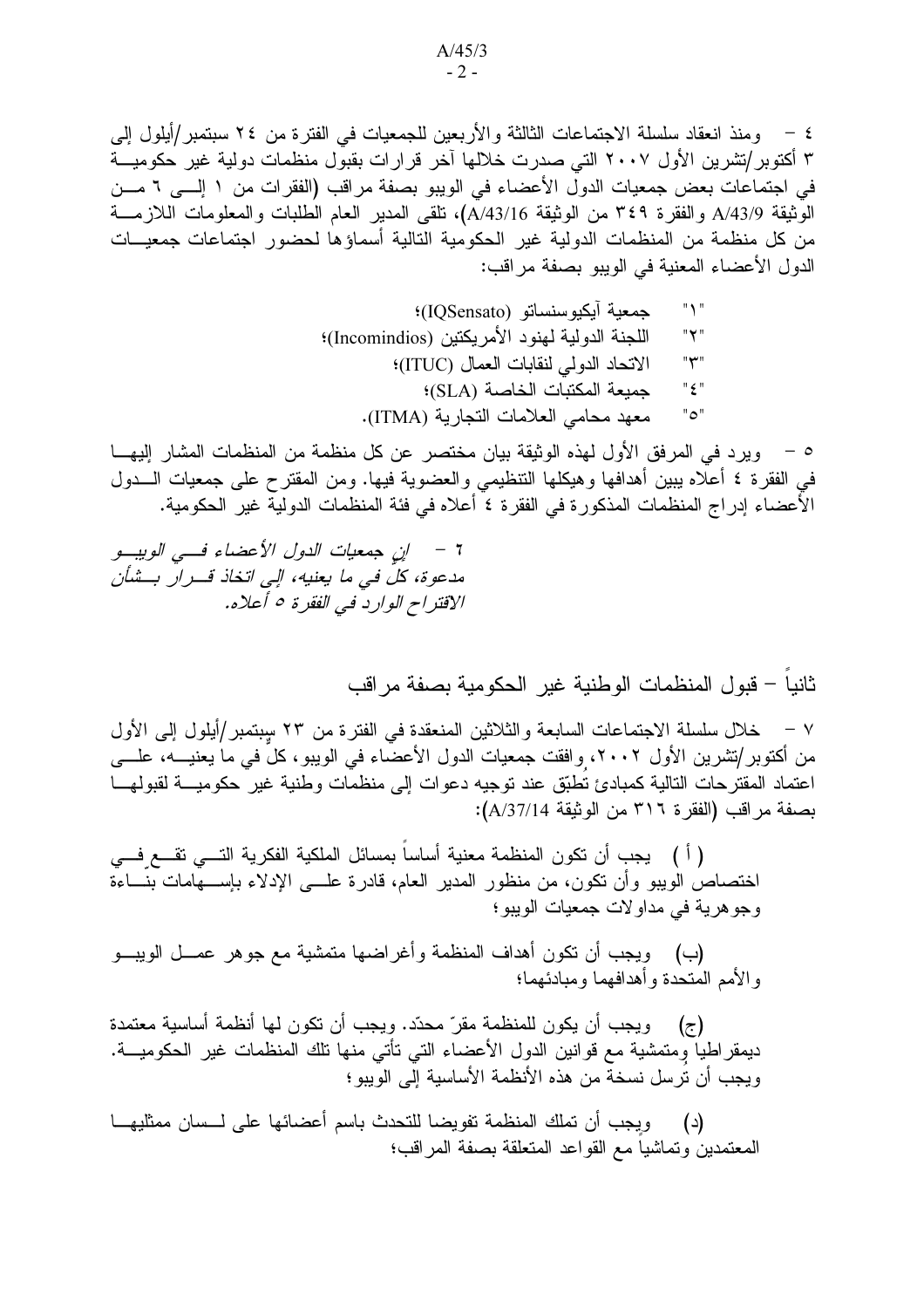(ه) ويجب إجراء مشاورات مسبقة بين الدول الأعــضاء والأمانــــة قبـــل قبـــول المنظمات الوطنية غير الحكومية بصفة مراقب.

٨ – ومنذ انعقاد سلسلة الاجتماعات الثالثة والأربعين للجمعيات في الفترة من ٢٤ سبتمبر/أيلول إلى ۳ أكتوبر/نشرين الأول ٢٠٠٧، التي صدرت خلالها آخر قرارات بقبـــول منظمـــات وطنيـــة غيـــر حكومية بصفة مراقب في اجتماعات بعض جمعيات الدول الأعضاء في الويبو (الفقرات من ٧ إلـــى ١٠ من الوثيقة A/43/9 والفقرة ٣٥٠ من الوثيقة A/43/16)، تلقى المدير العام الطلبات والمعلومــات اللازمة من كل منظمة من المنظمات الوطنية غير الحكومية التاليـــة أســـماؤها لـحــضور اجتماعـــات جمعيات الدول الأعضاء المعنية في الويبو بصفة مراقب:

جمعية محامي براءات الاختراع الكورية (KPAA).

٩ – ويرد في المرفق الثاني لهذه الوثيقة بيان مختصر عن كل منظمة من المنظمات المشار اليهـــا في الفقرة ٨ أعلاه يبين أهدافها وهيكلها التنظيمي والعضوية فيها. ومن المقترح على جمعيات الدول الأعضاء أن تقرّر بناءً على المبادئ الواردة في الفقرة ٧ أعلاه ما إذا كانــت تــودّ إدراج المنظمـــات المذكور ة في الفقر ة ٨ أعلاه في فئة المنظمات الوطنية غير الحكومية.

۰۱ - ان جمعيات الدول الأعضاء ف<sub>سي</sub> الوييو مدعوة، كلّ في ما يعنيه، إلى اتخاذ قـــرار بــشأن الإقتراح الوارد في الفقرة 1 أعلاه.

[يلي ذلك المرفقان]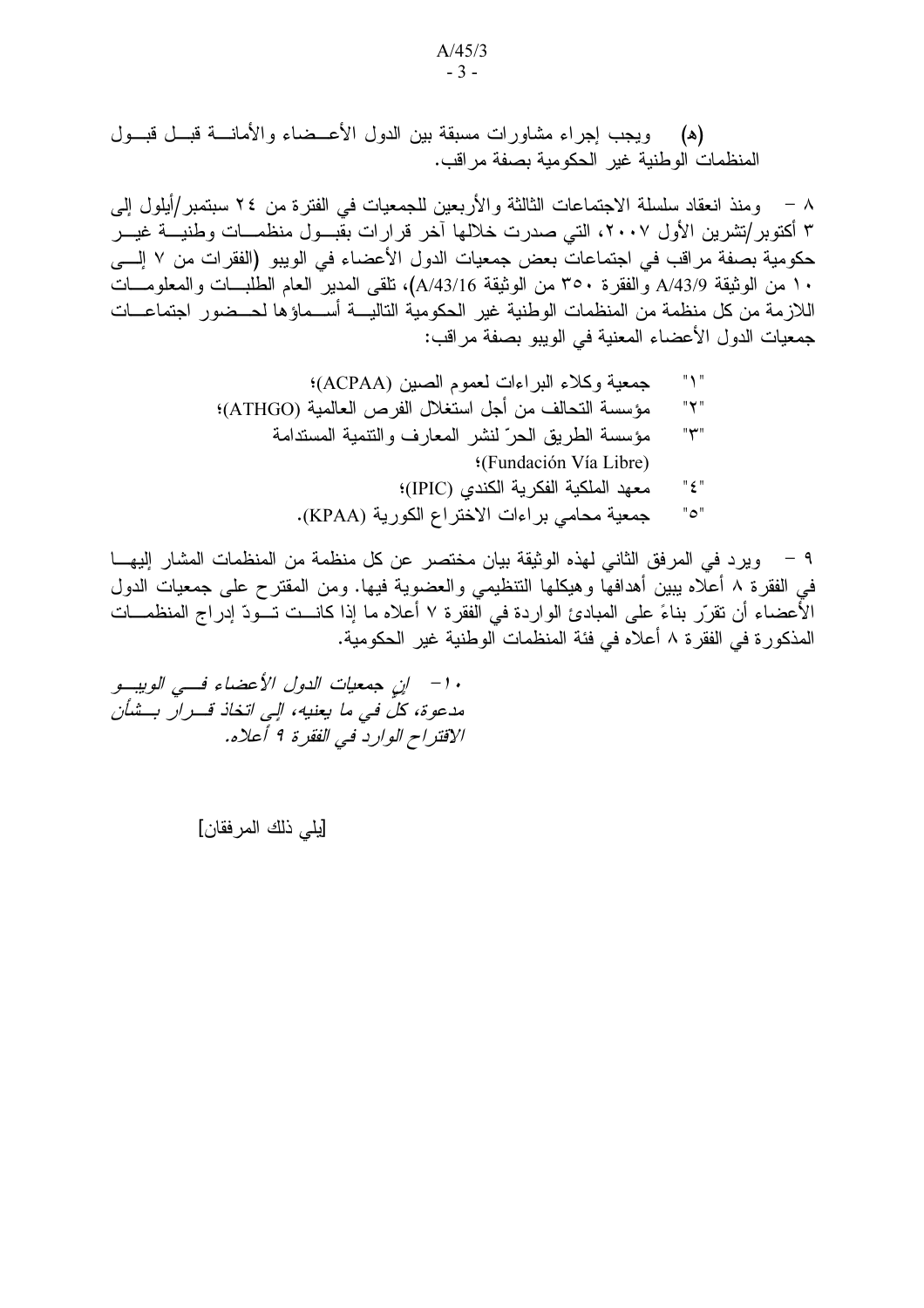$A/45/3$ 

#### **ANNEX I**

## المر فق الأول

۱ – جمعية أيكيوسنسانو (IQSensato)

المقرّ : تأسست في ٨ فبر اير /شباط ٢٠٠٨ في جنيف (سويسر ا).

الأهداف: تسخير كفاءات البحث والتحليل المتعددة الاختصاصات المتاحة في البلــدان الناميـــة والقادمة منها من أجل تحسين صيغة الحلول الدولية المستنبطة وتحسين وقعها في مواجهة التحــديات النتموية لا سيما في المجالات التالية: الإدارة الرشيدة للمعــارف والابتكــار وإدارة الملكيـــة الفكريـــة والسياسة العامة والأنظِمة في مجال النجارة الدولية وإدارة الموارد والطاقة والبيئة والنمويل المخصص لأغر اض التنمية فضلا عن قضايا التنمية بصفة عامة.

الهيكل التنظيمي: تتكفل الجمعية العامة ومجلس إدارة الجمعيسة بإدار تهسا وتنظسيم شسؤونها، ومجلس الإدارة هو الجهاز التنفيذي ويترأسه رئيس الجمعية.

العضوية: يعمل في هذه الجمعية حالياً سبعة أعضاء من جنسيات مختلفة. ولها أيــضاً شـــبكة عالمية من الشركاء في مجال البحث مؤلفة من فريق متعدد الاختصاصات يضم أخـــصائيين وخبـــراء وباحثين من البلدان النامية، بشكلون جميعهم مركزا لإسداء المشورة.

٢ – اللجنة الدولية لهنود الأمريكتين (Incomindios)

المقرّ: تأسست سنة ١٩٧٤ ويقع مقر ها الرئيسي في زيور خ (سويسر ا).

الأهداف: تهدف هذه اللجنة إلى دعم السكان الأصليين في الأمــــريكتين ومـــساندة تنظيمــــاتهم ونجمَّعاتهم في جهودهم من أجل نيل استقلالهم الذاتي سياسيا واقتصاديا وثقافيا عن طريق العمل شريكة لمهم وإطلاع الجمهور السويسري والمجتمع الدولي على وضع السكان الأصليين في الأمريكتين. وقــد أضحت حقوق الملكية الفكرية في عالم يتحول إلى العولمة أكثر أهمية للسكان الأصــــليين، إذ يــــرون اهتمام عامة الناس بمعارفهم النقليدية وأشكال تعبيرهم النقافي النقليدي. وفي هذا الشأن، تتـــيح اللجنــــة بوابة إلكترونية خاصة بالسكان الأصليين لمساعدتهم في سعيهم نحو تقرير مصير ملكيتهم الفكرية فسي مسائل نتعلق بالنتوع الببولوجي ومجتمع المعلومات العالمي وجوانب حقوق الملكية الفكرية المتــصلة بالتجار ة.

الهيكل التنظيمي: الجمعية العامة هي أعلى هيئة نتخذ القرارات، وتحمل على عاقتهـــا جميــــع مسؤوليات اللجنة. ويقدم مجلس إدارة اللجنة التوجيه الاستراتيجي والإرشاد فسي مجــال الــسياسات. والمدير التتفيذي هو كبير مسؤوليها، وهو ينسق أنشطة اللجنة ويتصرف بوصفه ممـــثلاً لمهـــا ويــــدير مقر ها الرئيسے.

العضوية: يعمل في اللجنة ما يقرب من ١٠٠ ١ عضو من ١٢ بلداً.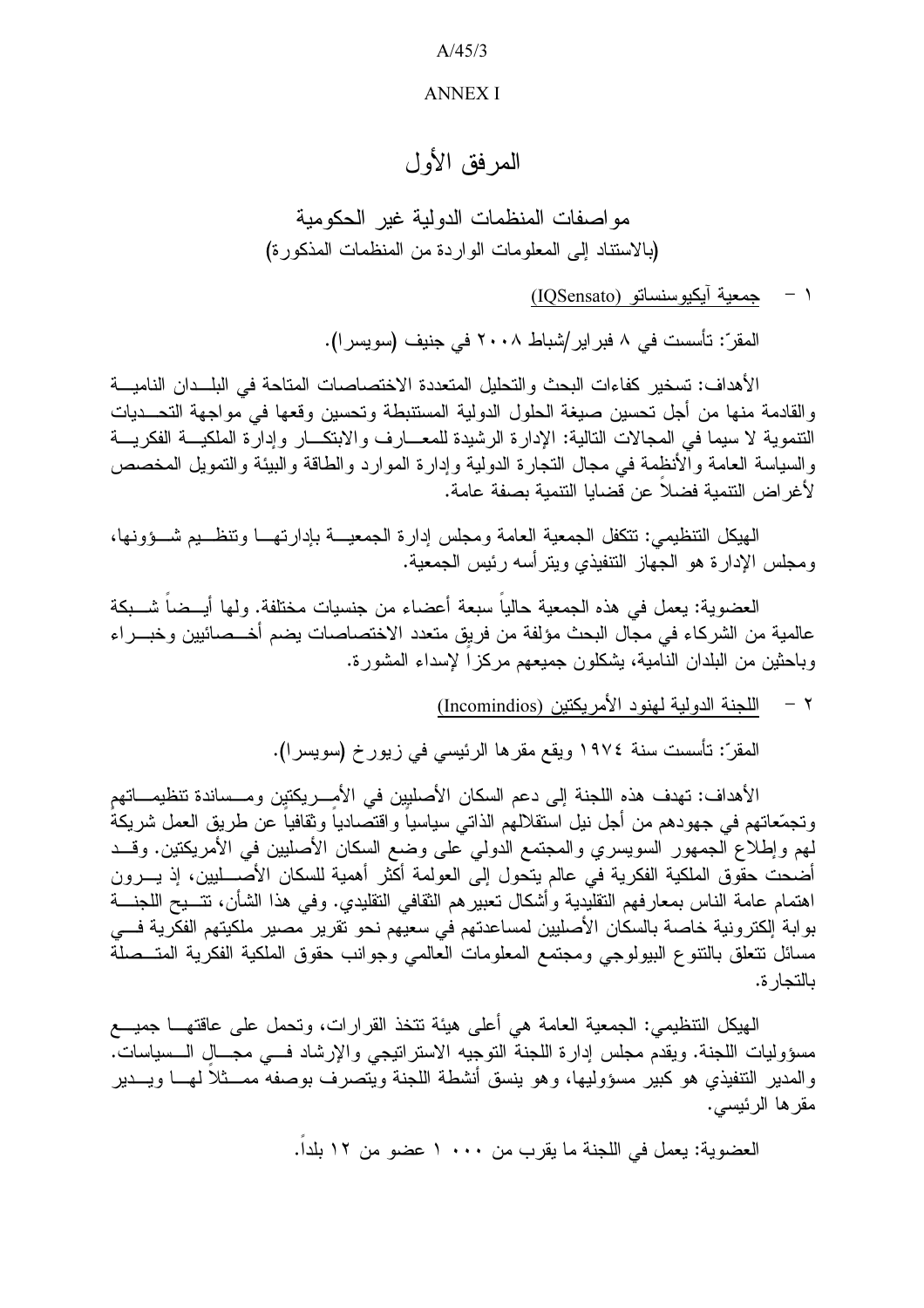$A/45/3$ Annex I  $-2-$ 

٣ – الاتحاد الدولي لنقابات العمال (ITUC)

المقرّ: تأسس في الأول من نوفمبر/تشرين الثاني ٢٠٠٦ في فيبنا (النمسا) وحلّ محـــلّ كافـــة هيئات الاتحاد الدولي لنقابات العمال الحرة والاتحاد العالمي للعمال اللذين جرى حلَّهما عـــشية إنـــشاء الاتحاد الدولي لنقابات العمال. وكان الاتحاد الدولي لنقابات العمال الحرة المنحل يحظى فسي السسابق بصفة مراقب دائم في الويبو . ويقع مقر الاتحاد الدولي لنقابات العمال في بروكسل (بلجيكا).

الأهداف: نقع على الانحاد مسؤولية ما يلي: الدفاع من دون نمييز عن حقوق ومصـالـح جميـــع العمال وتعزيزها، ولا سيما ضمان حصولهم على دخل عادل لقاء عمل يؤدونه فـــي ظـــروفٌ تحفــظُ كرامتهم وتضمن لهم العدل والأمن في العمل وفي المجتمع عموما، وتعزيز نمو حركة نقابات العمـــال على نحو مستقل وديمقراطي وتوطيد أركانها، والنهوض كقوة ذات ثقل في الاقتصاد العـــالمي تلتـــزم بضمان نوزيع الثروات والدخل نوزيعا عادلا داخل البلدان وفيما بينها، وحماية البيئـــة وتـــوفير ســــبل الحصول علىى السلع والخدمات العامة على الصعيد العالمي ونأمين الحماية الاجتماعية الشاملة وضمان النعلم مدى الحياة ونوفير فرص العمل اللائق للجميع، وجعل حركة نقابات العمال حركة شاملة نتقبـــل الأراء ونلبى احتياجات جميع قطاعات قوى العمل العالمية، واستنهاض همم الهيئات التابعـــة للاتحـــاد وأعضائها وحشد طاقاتها ومواردها وتأييدها وتعبئة مواهبها من أجل تحقيق هــذه الأهــداف وجعــل النعاون الدولي لنقابات العمال جزءاً لا يتجزأ من عملها اليومي. والانحاد إذ يسعى إلى إنجـــاز هـــذه الأهداف يقرّ بوجود ترابط وثيق بين أهدافه وبرامج الويبو للملكية الفكرية، ومثال ذلك جدول الأعمال بشأن النتمية وضمان حصول العمال وأفراد أسرهم في البلدان النامية على الأدوية الضرورية بأســـعار معقولة والحصول على التكنولوجيا وضمان حقوق الملكية الفكرية وتأمين الزراعة والحــصول علــــي المعلومات وحماية المعارف التقليدية. ولهذا، فإن الاتحاد ينشد تعزيز فهم هــذه المـــسائل والتعريــف بمصـالح جميع العمال ولا سيمـا العمال من البلدان النامية.

الهيكل التنظيمي: مؤتمر الاتحاد هو السلطة العليا المسؤولة عن نقرير برنامجه وسياسته العامة ونفسير دستوره. وهو الذي ينتخب أعضاء المجلس العام الذي يعتبر السلطة العليا العاملة بـــين دورات المؤتمر وهي المسؤولة عن توجيه أنشطة الاتحاد وتفعيل ما يتخذه المؤتمر من قرارات وما يـــصدره من نوصيات. وكبار المسؤولين في الانحاد هم الأمين العام والمدقَّقون.

العضوية: يضم الاتحاد في عضويته ٣١١ منظمة وطنية موزعة في ١٥٥ بلدا وتمثــل ١٦٨ مليون عامل.

٤ - جمعية المكتبات الخاصة (SLA)

المقرّ : تأسست سنة ١٩٠٩ في و لاية نيويورك (الو لايات المتحدة الأمريكية).

الأهداف: تنشد هذه الجمعية أن تكون رابطة تضم أفراداً ومنظمات لها اهتمامات مهنيـــة فــــى استخدام المعلومات استخداما استرايتجيا، وتهدف إلى دعم وتحسين نقل هذه المعلومـــات والمعـــارف ونشرها واستخدامها لصالح أعضائها والأفراد والمنظمات التبي نسهر علىي مــصالحها. ولمهــذا فـــإن تركيزها الأولى في مجال الملكية الفكرية ينصب على حق المؤلف والنسق الرقمي للمـــصنفات ونفـــاذ المنتفع النهائي بها.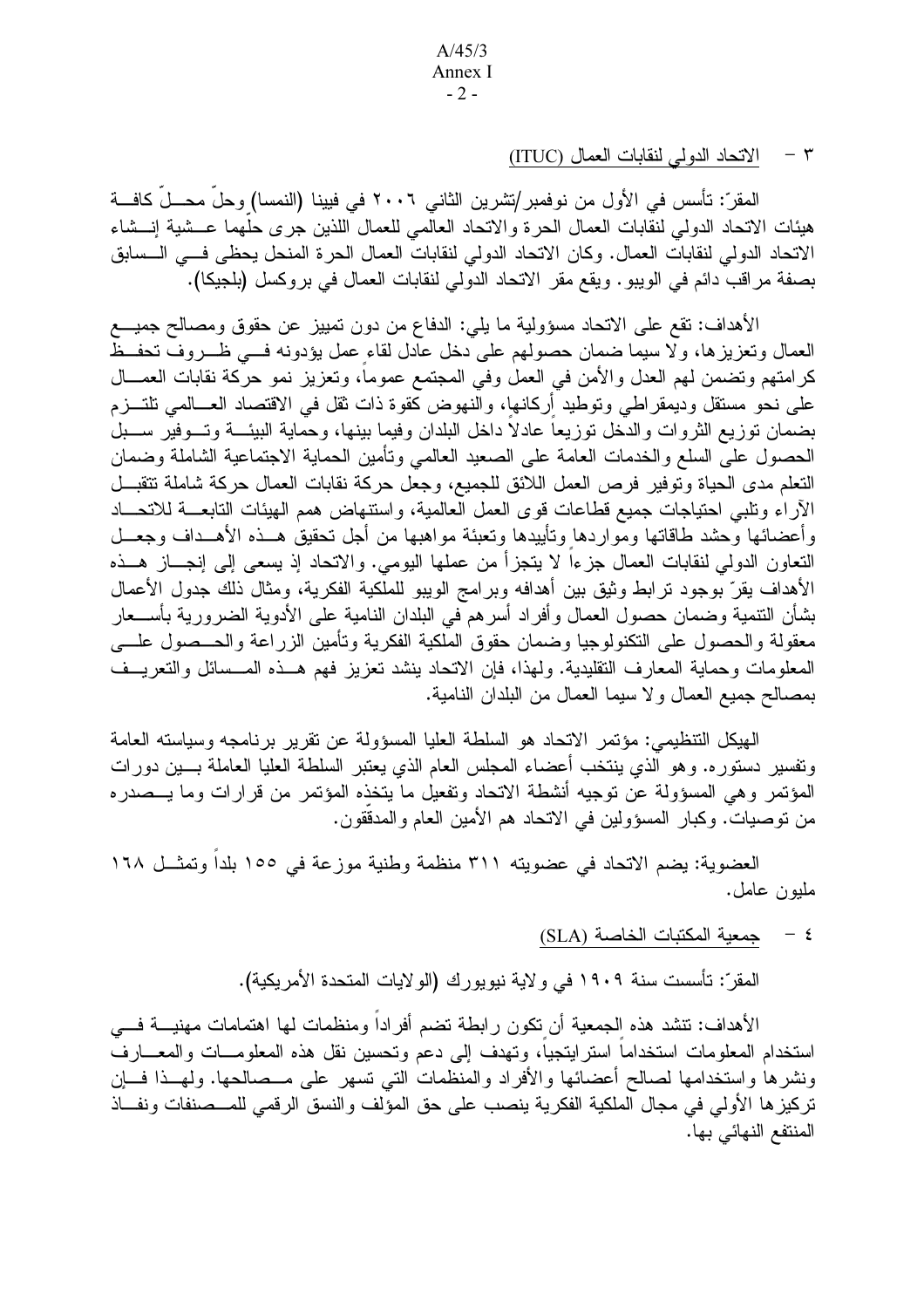#### $A/45/3$ Annex I  $-3-$

الهيكل التنظيمي: يتمتع مجلس إدارة الجمعية بالسلطة والصلاحيات اللازمة لإدارة ممتلكــات الجمعية ونتظيم شؤونها والإشراف عليها. وهو الذي يقرر سياساتها العامة ويتخذ كل مسا يلسزم مسن إجراءات لتحقيق أهدافها. والرئيس هو كبير المسؤولين في الجمعية ويُنتخب للإشراف علـــي شـــؤونها ومر اقبتها. والمسؤولون الأخرون هم الرئيس المُنتخب ورَّئيس مجلس الجمعية العامة ورئيس مجلَّــس الجمعية العامة المنتخب ورئيس مجلس الشعبة ورئيس مجلس الشعبة المنتخب وأمين الخزانة.

العضوية: تضم الجمعية ما يقرب من ١١٠٠ ١١ عضو من العالم قاطبة.

معهد محامي العلامات التجارية (ITMA)  $-$  0

المقرّ : تأسس المعهد سنة ١٩٣٤ في لندن (المملكة المتحدة).

الأهداف: أهداف المعهد الرئيسية هي كالتالي: حماية مصالح جميع الجهات المعنية من شركات ومنشأت وأفراد تمارس مهنة المحامى أو الوكيل في مجال العلامات النجارية وحماية جميع أصـــحاب العلامات النجارية، وتقديم التسهيلات للهيئات النشريعية والحكومية وسائر الهيئات الأخرى للنيقن مـــن وجهات نظر تلك الجهات، واقتراح تحسينات للقوانين التي تؤثر فسي مهنسة المسشتغلين بالعلامسات النجارية، وإجراء فحوص لاختبار معارف أعضاء نلك الجهات أو الأعضاء المحتملين في هذه المهنــــة وكفاءتهم.

الهيكل التنظيمي: يعهد بإدارة المعهد إلى مجلسه المؤلف من الرئيس ونائبي الــــرئيس (وهـــم أيضا المسؤولون عن المعهد) وأمين الخزانة والرؤساء السابقين والأفراد المنتخبين من بين الـــشركات الأعضاء.

العضوِية: للمعهد ست فئات من الأعضاء موزعةِ كما يلي: ١٣ عضواً فخريـــاً و ٥٠ زمـــيلاً و١٢ه عضوا عاديا و١٠٩ أعضاء منتسبين و٣٣٢ طالبا و٣٢٨ عضوا من جميع أنحاء المعمورة.

[يلي ذلك المرفق الثاني]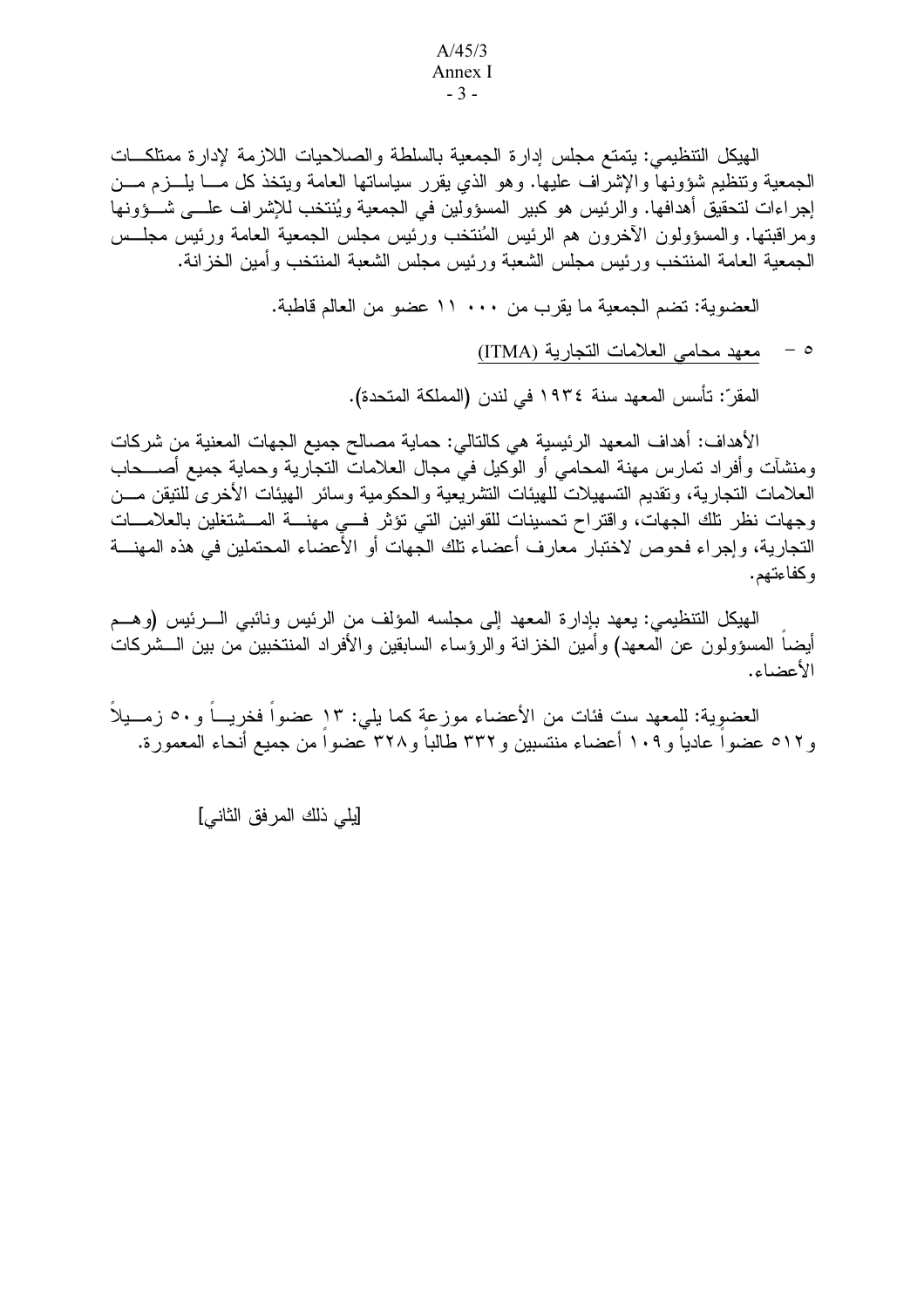#### $A/45/3$

#### **ANNEX II**

### المر فق الثاني

مو اصفات المنظمات الوطنية غير الحكومية (بالاستناد إلى المعلومات الواردة من المنظمات المذكورة) ١ - جمعية وكلاء البراءات لعموم الصين (ACPAA) المقرّ : تأسست في سنة ١٩٨٨ في بيجين (الصين).

الأهداف: ضمان حسن سير مهنة وكلاء البـــر اءات الـــصبنِيين و ضــــمان حقـــو قهم القانو نيــــة ومصالحهم وتوطيد أركان الإدارة والانضباط الذاتي وتحسينها وصياغة القواعــد المهنيـــة والمعــَـابير الأخلاقية لوكلاء البراءات والإشراف عليها ونلخيص نجاربهم المهنية والإبلاغ عنها ونوســيع نطـــاق عملهم النجاري ونتظيم الندريب المهنى لمهم ونطويره وإعداد نشاطات أكاديمية لنبادل الأراء والنقـــاش ونتظيم الأفكار الإيجابية في حقوق الملكية الفكرية وقوانينها وأنظمتها ومبادئ وكلاء البراءات وجمـــع هذه الأفكار ودر استها، ورفد مكتب الدولة للملكية الفكرية بالمقتر حسات وتنظسيم علاقاتسه الداخليسة والخارجية ومساعدته في فحص تأهيل وكلاء البراءات ومنح السوكلاء المسؤهلين شسهادات تأهيسل و المشاركة في عمل لجنة التأديب التابعة لمكتب الدولة للملكية الفكرية والحرص على فرض عقوبـــات وإصدار إخطارات الإنذار بحق الوكلاء وإقامة الصلات والنعاون مسع وكسلاء البسراءات الأجانسب والمشاركة في المؤتمرات والأنشطة الوطنية ونشر مصنفات الوكلاء وإصدار صحف مهنيـــة وتقـــديم خدمات استشارية مفيدة وإدارة هذه المهنة.

الهيكل التنظيمي: مؤتمر الأعضاء هو السلطة العليا لهذه الجمعية والمجلس هو هيئتها التنفيذية. و المسؤولون الرئيسيون فيها هم الرئيس ونائب الرئيس والأمين العام.

العضوية: حتى مارس/آذار ٢٠٠٨، كان عدد وكالات البراءات المعتمدة في الجمعيـــة يبلـــغ ٢٧٤ وكالة بر اءات وكان عدد وكلاء البر اءات يربو على ٠٠٠ ٥ وكيل بوصفهم أعضاء فيها.

٢ – مؤسسة التحالف من أجل استغلال الفرص العالمية (ATHGO)

المقرِّ: تأسست سنة ١٩٩٩ في وِ لاية كاليفور نيا (الو لايات المتحدة الأمر يكية).

الأهداف: إذكاء الوعي بالقضايا الاجتماعية والسياسية بما في ذلك البحث ووضــــع الـــسياسات العامة بشأن مسائل الملكية الفكرية. وأنشأت المؤسسة مراكز ابتكار ونكوين كفاءات واستحدثت نماذج تجارية كانت قد صاغتها في منتدياتها العالمية التي تشدد فيها على حماية حقوق الملكية الفكريــــة فــــي عملية التنمية وتبرز أهميتها.

الهيكل التنظيمي: يتكفل مجلس إدارة المؤسسة بتصريف شؤونها وإدارة أعمالها التجاريــــة أو بالإشراف عليها ويمارس مطلق صلاحياته في المؤسسة. والمسؤولون فيها هم الرئيس والأمين وكبير الموظفين الماليين. ويشرف الرئيس (وهو كبير المسؤولين النتفيذيين أيـــضـاً) علــــى عمـــل المؤســـسة ويدير ها وير اقبها ويقوم بالأمر ذاته إز اء المو ظفين فيها.

العضوية: المؤسسة غير مفتوحة للعضوية فيها.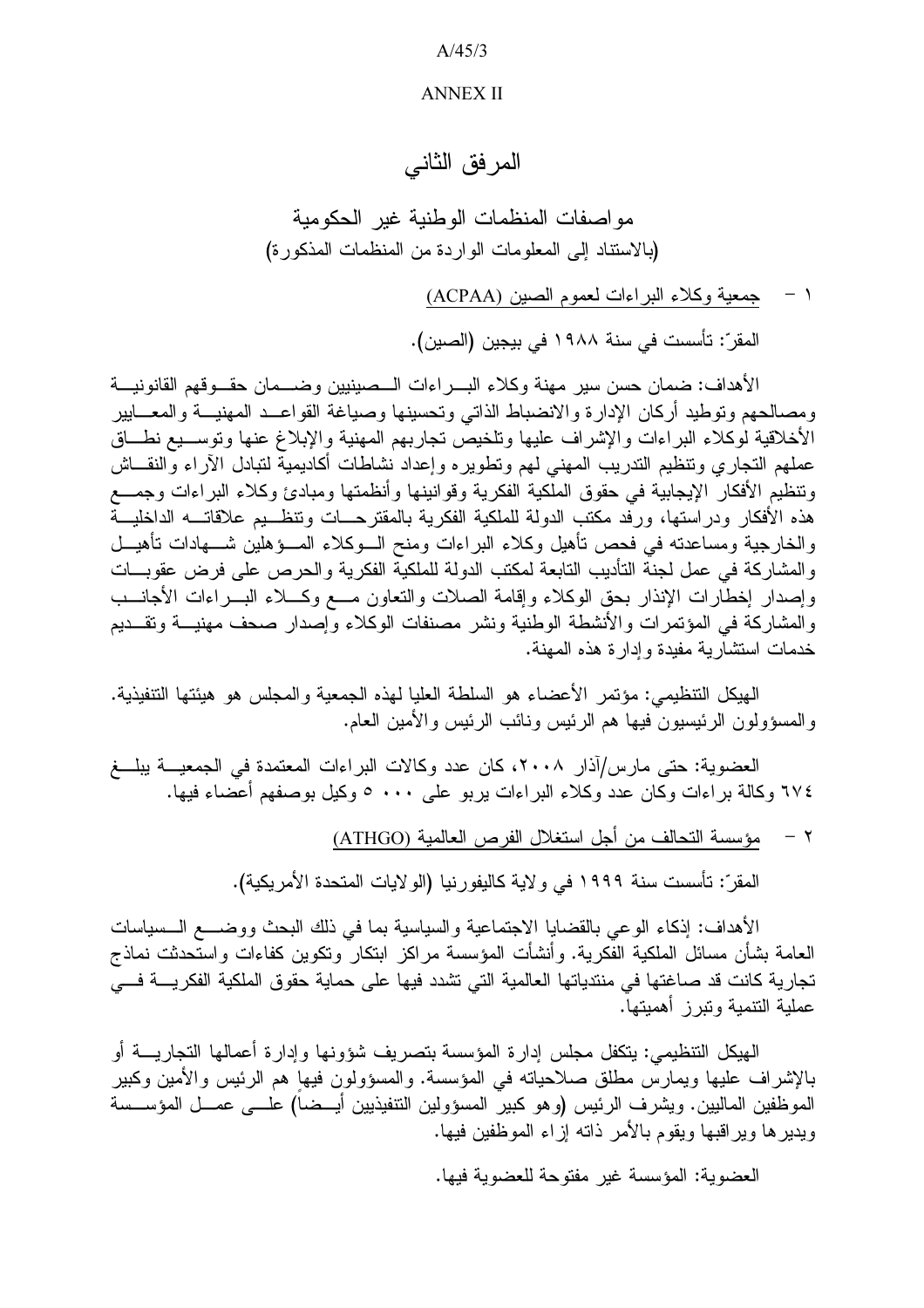#### $A/45/3$ Annex II  $-2-$

٣ - مؤسسة الطريق الحر لنشر المعارف والنتمية المستدامة (Fundación Vía Libre)

المقرّ : تأسست في ٢٨ نوفمبر /تشرين الثاني ٢٠٠٠ في قرطبة (الأرجنتين).

الأهداف: تحسين الحصول على المعارف في مجالات مختلفة ولا سيما ما يتعلق منها بالزر اعة والتكنولوجيات الحديثة والحفاظ على المصالح والحقوق لدى استحداث نلك النكنولوجيات وفستح بساب الحوار العام على المفاوضات المتعلقة بحق المولف والبراءات وسائر الحقوق فسي مجـــال المعـــارف المتصلة بعمل الويبو ومنظمة التجارة العالمية والمعارف المتصلة كذلك باتفاقسات التجسارة الحسرة، والتأثير في وضع السياسات العامة المتعلقة بتحصيل المعارف داخل البلد والإقليم وفي إطار الاتفاقات الدولية ونعريف عامة الناس بالمفاوضات الدولية وبأثرها في حياة الأفراد في البلدان المعنية وتحـــسين استخدام البرمجيات المجانية وتطويرها واعتمادها في مختلف المنتديات العامة مـــن قبيـــل المـــدارس و المنظمات الحكومية و الاجتماعية.

الهيكل التنظيمي: يدير مجلس الإدارة مؤسسة الطريق الحر ويشرف عليها، وهو يتـــألف مـــن الرئيس والأمين وأمين الخزانة. ويعمل المجلس من خلال رئيسه باسم المنظمة وهو الذي يمثلها.

العضوية: تضم المؤسسة ١١ عضواً هم جميعهم مواطنون أرجنتينيون.

٤ – معهد الملكية الفكر ية الكندى (IPIC)

المقرّ : تأسس في ١٦ أبريل/نيسان ١٩٢٦ في أوتاوا (كندا). وكان يسمى في الأســـاس معهـــد البراءات الكندي ثم أضحى معهد البراءات والعلامات النجارية الكندي وأصبح يحمل اسمه الحالي منذ سنة ١٩٩٩.

الأهداف: تمثيل مصـالـح الـعاملين الكنديين في مـجال الملكية الفكريـة والتأثير في إصدار قـــوانين الملكية الفكرية بقدر ما يكون لها وقع على قضايا الملكية الفكرية في كندا والسعى لأن يكون المعهــد سلطة معترفا بها ومرئية معنية بقانون الملكية الفكرية وبممارساتها وضمان مــستويات عاليـــة مـــن المعرفة والندريب والأخلاقيات في صفوف العاملين الكنديين في مجال الملكية الفكرية وزيادة مـــستوى الأعمال التجارية المتعلقة بالملكية الفكرية في الاقتصاد الكندي.

الهيكل التنظيمي: الهيئة الرئاسية للمعهد هي المجلس المؤلف من اللجنة التنفيذية التـــي تـــضم الرئيس ونائب الرئيس والأمين وأمين الخزانة وأربعة مستثنارين والرئيس السابق. ودور الرئيس هـــو الإشراف العام على شؤون المعهد.

العضوية: يضم المعهد ما مجموعه ٧٠٠ ١ عضو من عاملين في المكاتب والوكالات القانونية من جميع الأحجام وعاملين لحسابهم الشخصبي ومهنيبي الملكية الفكريــــة فــــي الــــشركات ومــــوظفين حكوميين وأكاديميين. وتمثل العضوية شركات صغيرة والكبيرة في كندا وجامعـــات كنديــــة وســــائر المعاهد التي لمها حقوق ملكية فكرية في كندا أو خارجها وكذلك الشركات الأجنبية التي تز إول أعمالهـــا التجارية في كندا منتفعة بحقوقها في الملكية الفكرية.